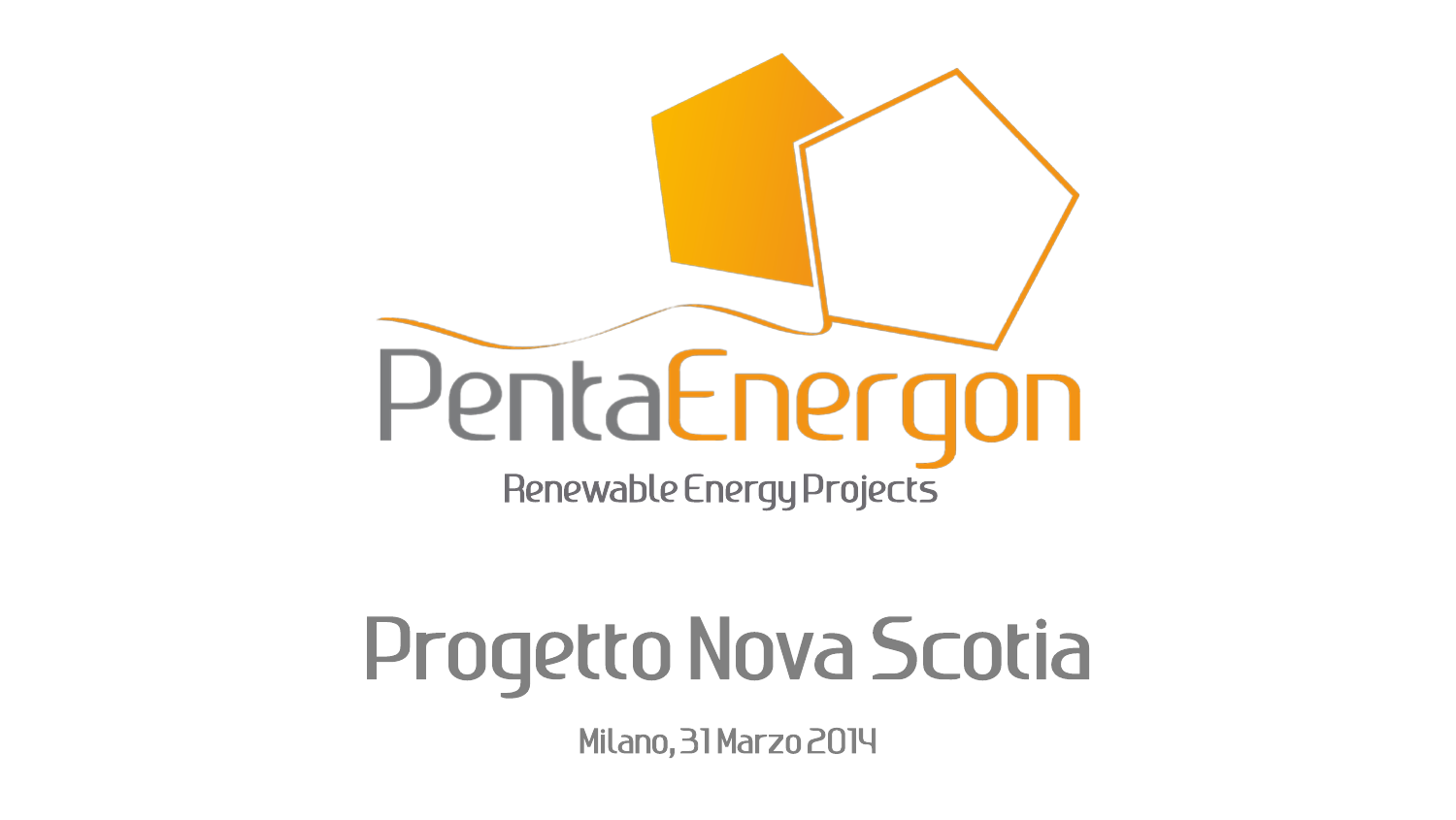## **Tiverton**





| Impianto              | 6x50 kW                                                         |
|-----------------------|-----------------------------------------------------------------|
| Cooperativa           | <b>Blue Sky Electricity</b>                                     |
| Compagine sociale     | 10% Crannog Developments<br>10% Local equity<br>80% Canadenergy |
| Stato opzione terreno | Opzionato fino al 30 Giugno                                     |
| Stato autorizzazioni  | Depositate il 30 Gennaio                                        |
| Stato finanziamento   | Richiesto il 28 Gennaio                                         |
| Costo terreno         | 60 kC\$                                                         |
| Lunghezza strada      | 900 m                                                           |
| Costo strada          | 139 kC\$                                                        |
| Lunghezza linea el.   | 900 m                                                           |
| Costo linea elettrica | 114 kC\$                                                        |
| Investimento totale   | 3500 kC\$                                                       |
| <b>IRR</b> atteso     | 20,1%                                                           |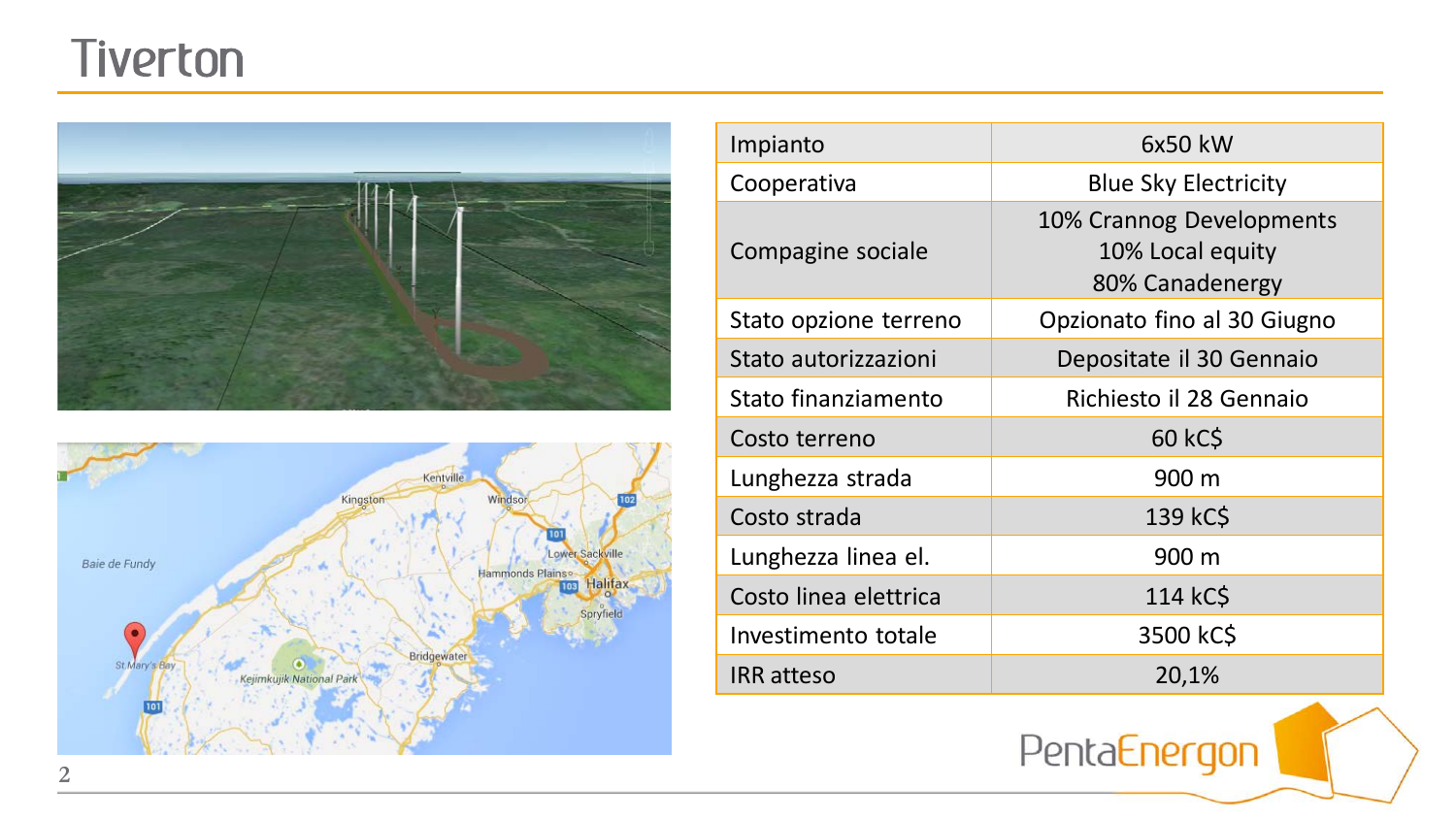#### *Blue Sky Electricity - Tiverton*

| <b>Technical assumptions</b> |          | <b>Annual Revenues</b>               |        | <b>Annual Opex kCS</b>     |      |
|------------------------------|----------|--------------------------------------|--------|----------------------------|------|
| Wind turbine generator (WTG) | $E-3120$ | Net Energy Yield (MWh/y)             | 1080,0 | 0&M                        | 27,0 |
| Hub Height (m)               | 42       | Average electricity price (kC\$/MWh) | 0      | Insurance                  | 9,0  |
| Number of WTGs               | 6        | Incentive (C\$/MWh)                  | 499    | Property taxes             | 1,5  |
| Total Capacity (MW)          | 0,3      | Total annual revenues (kC\$)         | 539    | Local Management           | 20,0 |
| Capacity Factor              | 41.10%   |                                      |        | <b>Remote Management</b>   | 10,0 |
|                              |          |                                      |        | Local Accounting           | 10,0 |
|                              |          |                                      |        | Site maintenance           | 1,5  |
|                              |          |                                      |        | Miscellaneous              | 4,5  |
|                              |          |                                      |        | Total annual opex (kC\$/y) | 83,5 |

| Capex kCS                      |      | <b>Debt Terms</b>          |      | Tax rates                         |        |
|--------------------------------|------|----------------------------|------|-----------------------------------|--------|
| Soft costs                     | 10   | $D/(D+E)$ (%)              | 75%  | Federal Income Tax                | 11%    |
| Turbines                       | 1650 | Equity (kC\$)              | 875  | <b>Small Business Tax</b>         | 3%     |
| Installation & Commissioning   | 480  | Debt (kC\$)                | 2625 | Available CCA - First year (kC\$) | 875    |
| <b>Towers</b>                  | 446  | Reference rate (%)         | 6,0% | <b>Inflation Rate</b>             | 2%     |
| Foundations installation       | 372  | Life of financing $(y)$    | 15   |                                   |        |
| Site preparation & Civil Works | 139  | Annual loan payment (kC\$) | 270  |                                   |        |
| Transformers and connections   | 114  |                            |      | <b>Return Metrics</b>             |        |
| Property                       | 60   |                            |      | Pre-tax IRR (%)                   | 20,95% |
| Local Development              | 100  |                            |      | After-Tax IRR (%)                 | 20,11% |
| PentaEnergon Development       | 100  |                            |      | Pay-Back time (y)                 | 4      |
| Miscellaneous                  | 29   |                            |      | Average DSCR                      | 1,64   |
| Total capex (kC\$)             | 3500 |                            |      | Minimum DSCR                      | 1,59   |

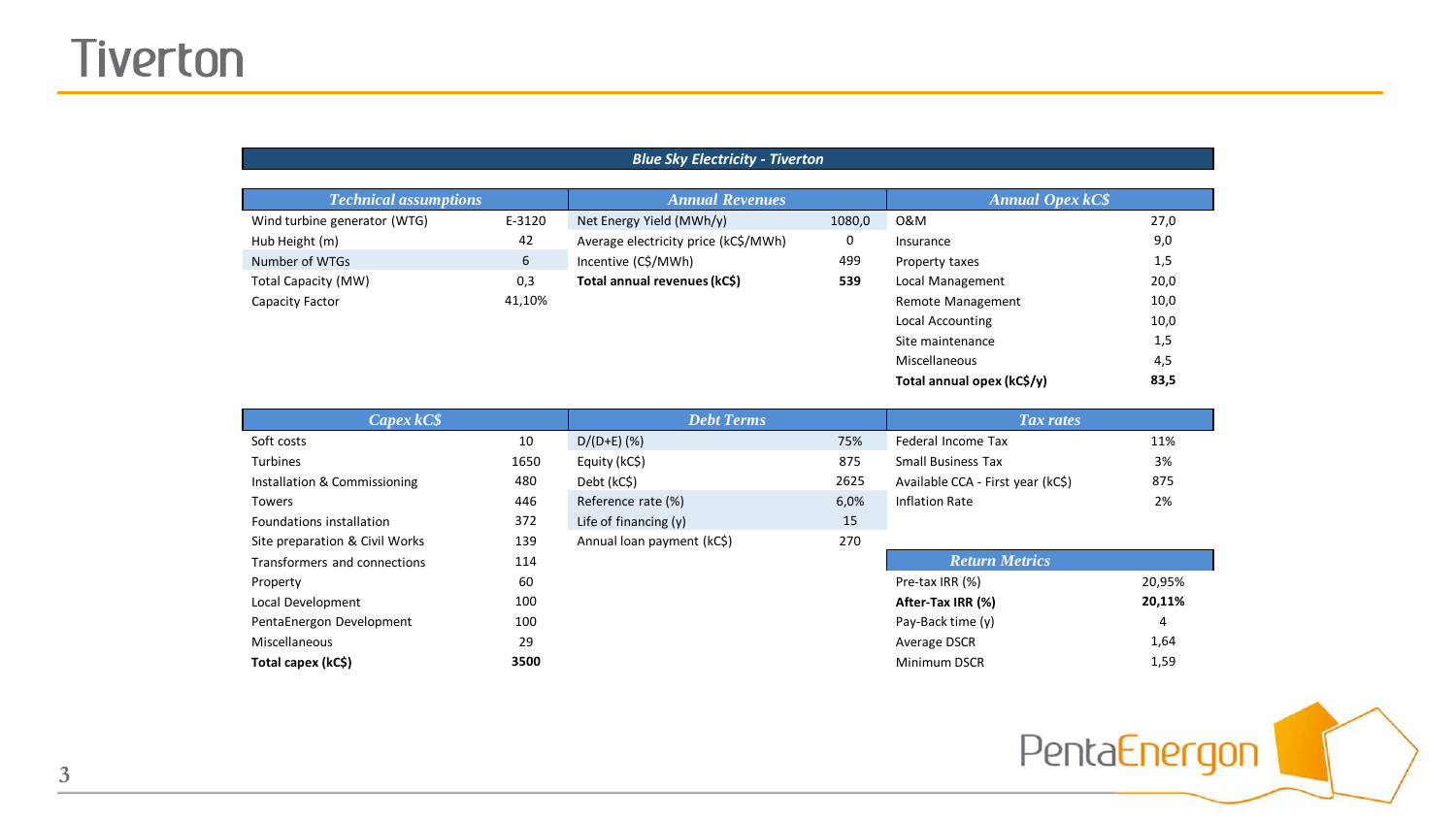### Victoria Beach





| Impianto              | 3x50 kW                                                         |
|-----------------------|-----------------------------------------------------------------|
| Cooperativa           | <b>Blue Sky Electricity II</b>                                  |
| Compagine sociale     | 10% Crannog Developments<br>10% Local equity<br>80% Canadenergy |
| Stato opzione terreno | Opzionato fino al 27 Agosto                                     |
| Stato autorizzazioni  | Richieste il 26 Febbraio                                        |
| Stato finanziamento   | Fasi preliminari                                                |
| Costo terreno         | <b>16 kCS</b>                                                   |
| Lunghezza strada      | 600 m + 2500 m upgrade                                          |
| Costo strada          | 189 kC\$                                                        |
| Lunghezza linea el.   | $300 m + 950 m$ upgrade                                         |
| Costo linea elettrica | 88 kC\$                                                         |
| Investimento totale   | 1880 kC\$                                                       |
| <b>IRR</b> atteso     | 18,6%                                                           |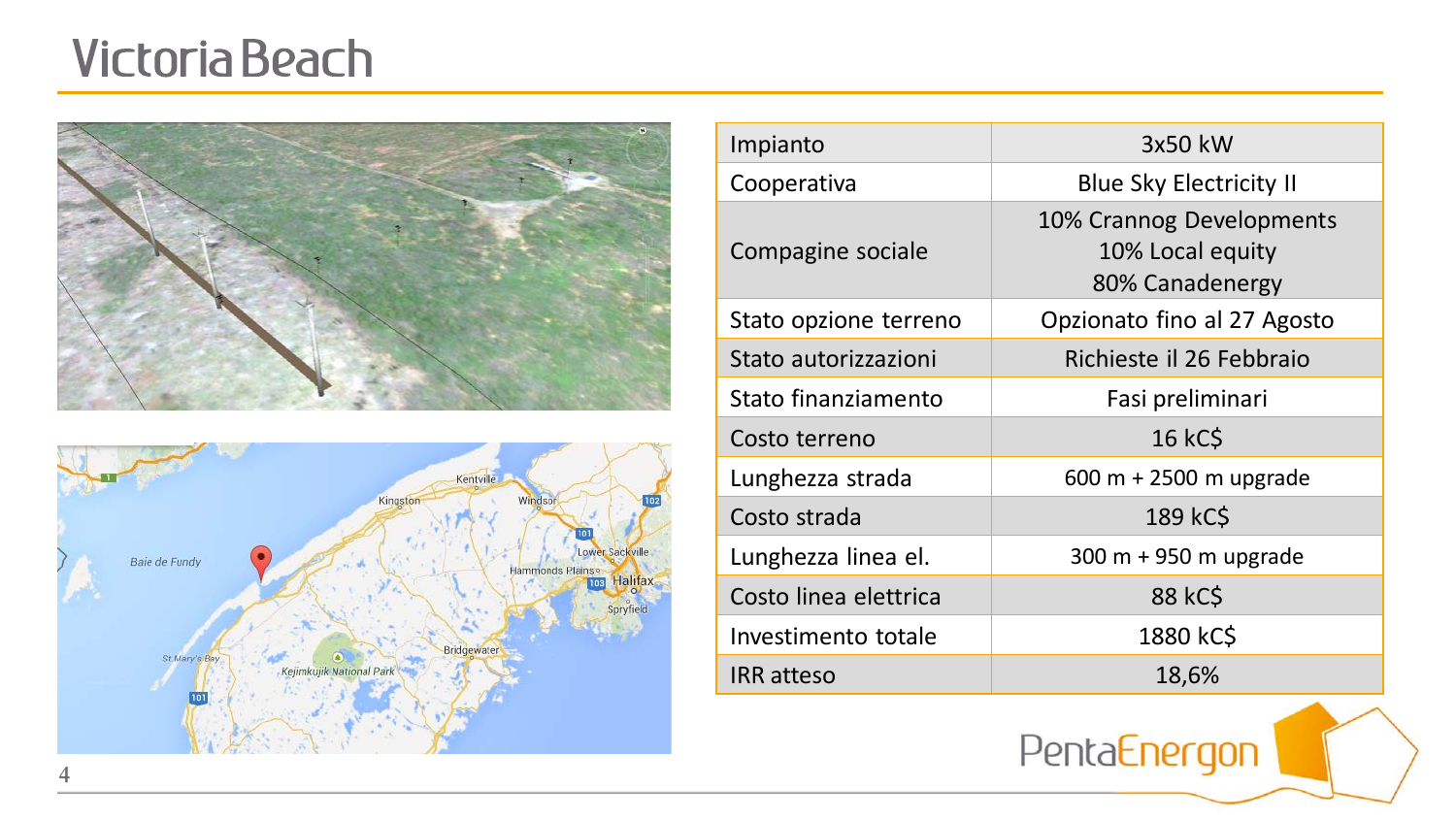#### *Blue Sky Electricity II - Victoria Beach*

| <b>Technical assumptions</b> |        | <b>Annual Revenues</b>               |       | <b>Annual Opex kC\$</b>  |      |
|------------------------------|--------|--------------------------------------|-------|--------------------------|------|
| Wind turbine generator (WTG) | E-3120 | Net Energy Yield (MWh/y)             | 554,4 | 0&M                      | 7,0  |
| Hub Height (m)               | 42     | Average electricity price (kC\$/MWh) | 0     | Insurance                | 3,0  |
| Number of WTGs               | 3      | Incentive (C\$/MWh)                  | 499   | Property taxes           | 1,0  |
| <b>Total Capacity (MW)</b>   | 0,15   | Total annual revenues (kC\$)         | 277   | Local Management         | 10,0 |
| Capacity Factor              | 42,19% |                                      |       | <b>Remote Management</b> | 5,0  |
|                              |        |                                      |       | Local Accounting         | 8,0  |
|                              |        |                                      |       | Site maintenance         | 1,5  |
|                              |        |                                      |       | Miscellaneous            | 4,5  |

| Total annual opex (kC\$/y) | 40,0 |
|----------------------------|------|
|                            |      |

| Capex kCS                      |      | <b>Debt Terms</b>          |      | Tax rates                         |        |
|--------------------------------|------|----------------------------|------|-----------------------------------|--------|
| Soft costs                     | 10   | $D/(D+E)$ (%)              | 75%  | Federal Income Tax                | 11%    |
| Turbines                       | 825  | Equity (kC\$)              | 470  | <b>Small Business Tax</b>         | 3%     |
| Installation & Commissioning   | 210  | Debt (kC\$)                | 1410 | Available CCA - First year (kC\$) | 470    |
| Towers                         | 223  | Reference rate (%)         | 6,0% | Inflation Rate                    | 2%     |
| Foundations installation       | 186  | Life of financing $(y)$    | 15   |                                   |        |
| Site preparation & Civil Works | 189  | Annual loan payment (kC\$) | 145  |                                   |        |
| Transformers and connections   | 88   |                            |      | <b>Return Metrics</b>             |        |
| Property                       | 16   |                            |      | Pre-tax IRR (%)                   | 19,39% |
| Local Development              | 60   |                            |      | After-Tax IRR (%)                 | 18,56% |
| PentaEnergon Development       | 60   |                            |      | Pay-Back time (y)                 | 5      |
| Miscellaneous                  | 14   |                            |      | Average DSCR                      | 1,59   |
| Total capex (kC\$)             | 1880 |                            |      | Minimum DSCR                      | 1,55   |

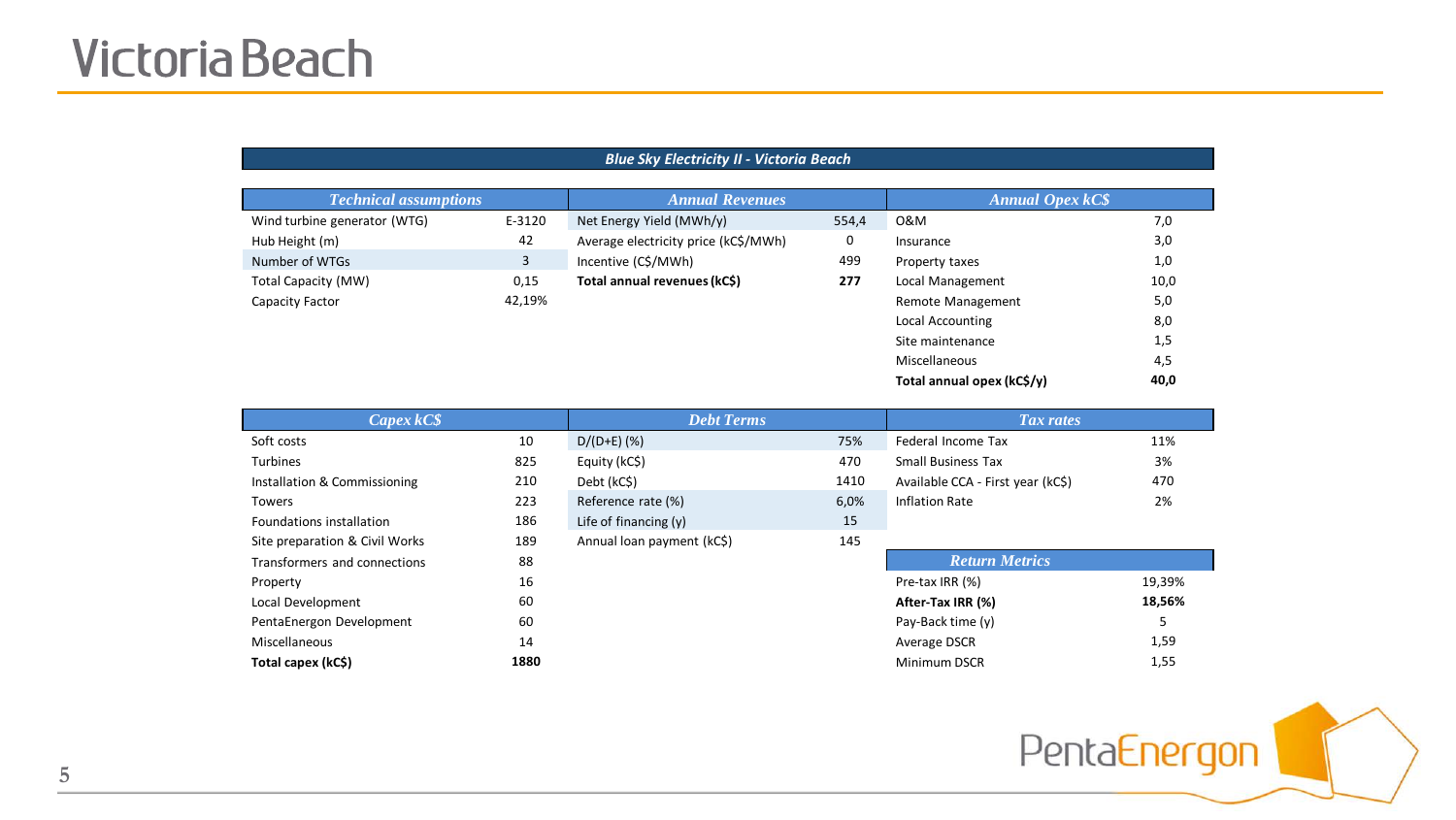# **Sugarloaf**





| Impianto              | 3x50 kW                                                     |
|-----------------------|-------------------------------------------------------------|
| Cooperativa           | <b>Blue Sky Electricity III</b>                             |
| Compagine sociale     | 10% Crannog Developments<br>10% Ed Cayer<br>80% Canadenergy |
| Stato opzione terreno | Opzionato fino al 15 Giugno                                 |
| Stato autorizzazioni  | Richieste il 26 Febbraio                                    |
| Stato finanziamento   | Fasi preliminari                                            |
| Costo terreno         | 60 kC\$                                                     |
| Lunghezza strada      | 3000 m                                                      |
| Costo strada          | 324 kC\$                                                    |
| Lunghezza linea el.   | 1800 m                                                      |
| Costo linea elettrica | 177 kC\$                                                    |
| Investimento totale   | 2149 kC\$                                                   |
| <b>IRR</b> atteso     | 15,8%                                                       |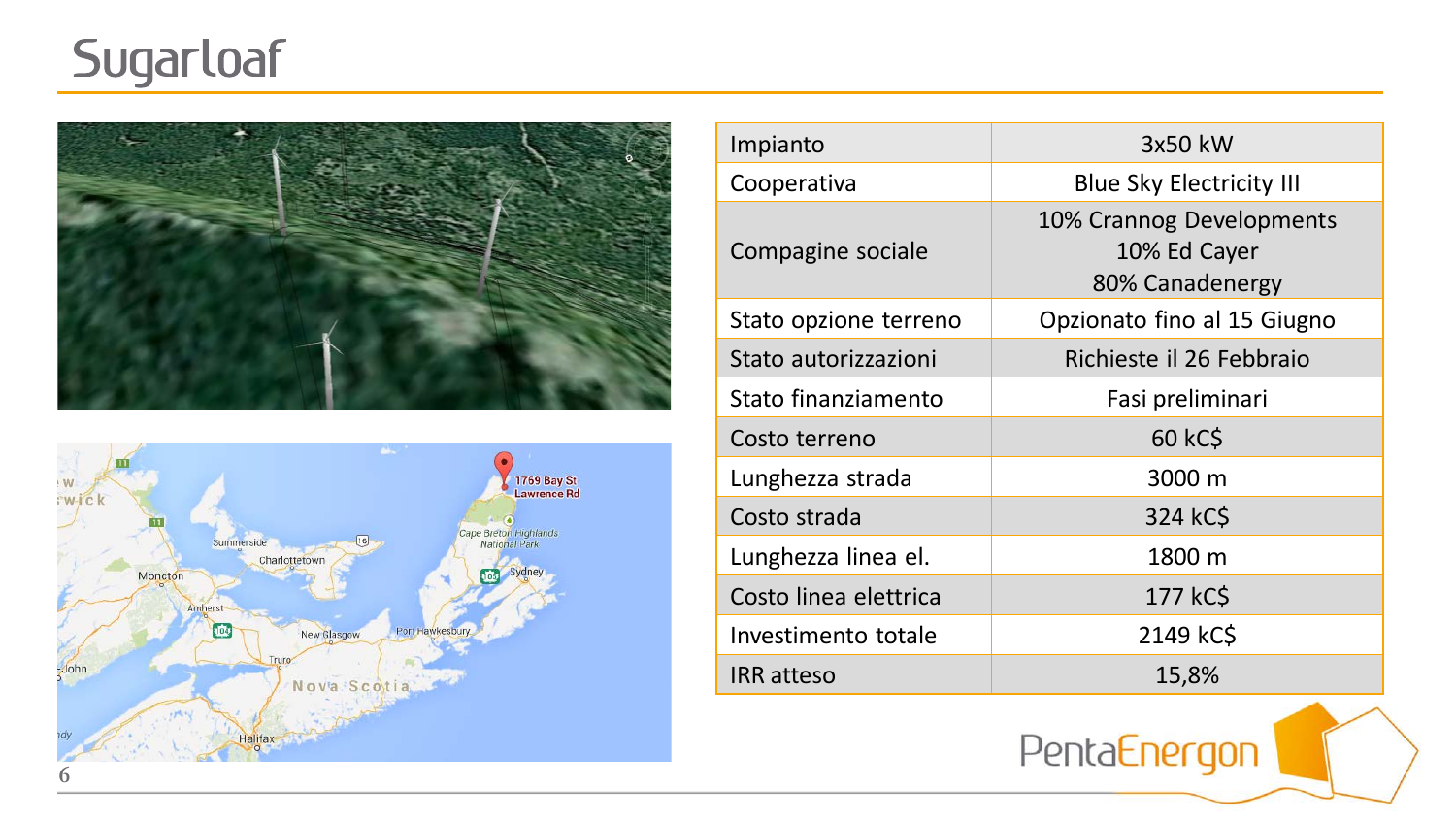### *Blue Sky Electricity III - Sugarloaf*

| <b>Technical assumptions</b> |        | <b>Annual Revenues</b>               |       | Annual Opex $kCS$        |      |
|------------------------------|--------|--------------------------------------|-------|--------------------------|------|
| Wind turbine generator (WTG) | E-3120 | Net Energy Yield (MWh/y)             | 590,1 | 0&M                      | 7,0  |
| Hub Height (m)               | 42     | Average electricity price (kC\$/MWh) | 0     | Insurance                | 3,0  |
| Number of WTGs               | 3      | Incentive (C\$/MWh)                  | 499   | Property taxes           | 1,0  |
| Total Capacity (MW)          | 0,15   | Total annual revenues (kC\$)         | 294   | Local Management         | 10,0 |
| Capacity Factor              | 44,91% |                                      |       | <b>Remote Management</b> | 5,0  |
|                              |        |                                      |       | Local Accounting         | 8,0  |
|                              |        |                                      |       | Site maintenance         | 1,5  |
|                              |        |                                      |       | Miscellaneous            | 4,5  |

| Total annual opex (kC\$/y) | 40,0 |
|----------------------------|------|
|                            |      |

| Capex kCS                      |      | <b>Debt Terms</b>          |      | Tax rates                         |        |
|--------------------------------|------|----------------------------|------|-----------------------------------|--------|
| Soft costs                     | 10   | $D/(D+E)$ (%)              | 75%  | Federal Income Tax                | 11%    |
| Turbines                       | 825  | Equity (kC\$)              | 537  | <b>Small Business Tax</b>         | 3%     |
| Installation & Commissioning   | 210  | Debt (kC\$)                | 1612 | Available CCA - First year (kC\$) | 537    |
| Towers                         | 223  | Reference rate (%)         | 6,0% | Inflation Rate                    | 2%     |
| Foundations installation       | 186  | Life of financing $(y)$    | 15   |                                   |        |
| Site preparation & Civil Works | 324  | Annual loan payment (kC\$) | 166  |                                   |        |
| Transformers and connections   | 177  |                            |      | <b>Return Metrics</b>             |        |
| Property                       | 60   |                            |      | Pre-tax IRR (%)                   | 16,62% |
| Local Development              | 60   |                            |      | After-Tax IRR (%)                 | 15,80% |
| PentaEnergon Development       | 60   |                            |      | Pay-Back time (y)                 | 6      |
| Miscellaneous                  | 14   |                            |      | Average DSCR                      | 1,50   |
| Total capex (kC\$)             | 2149 |                            |      | Minimum DSCR                      | 1,46   |

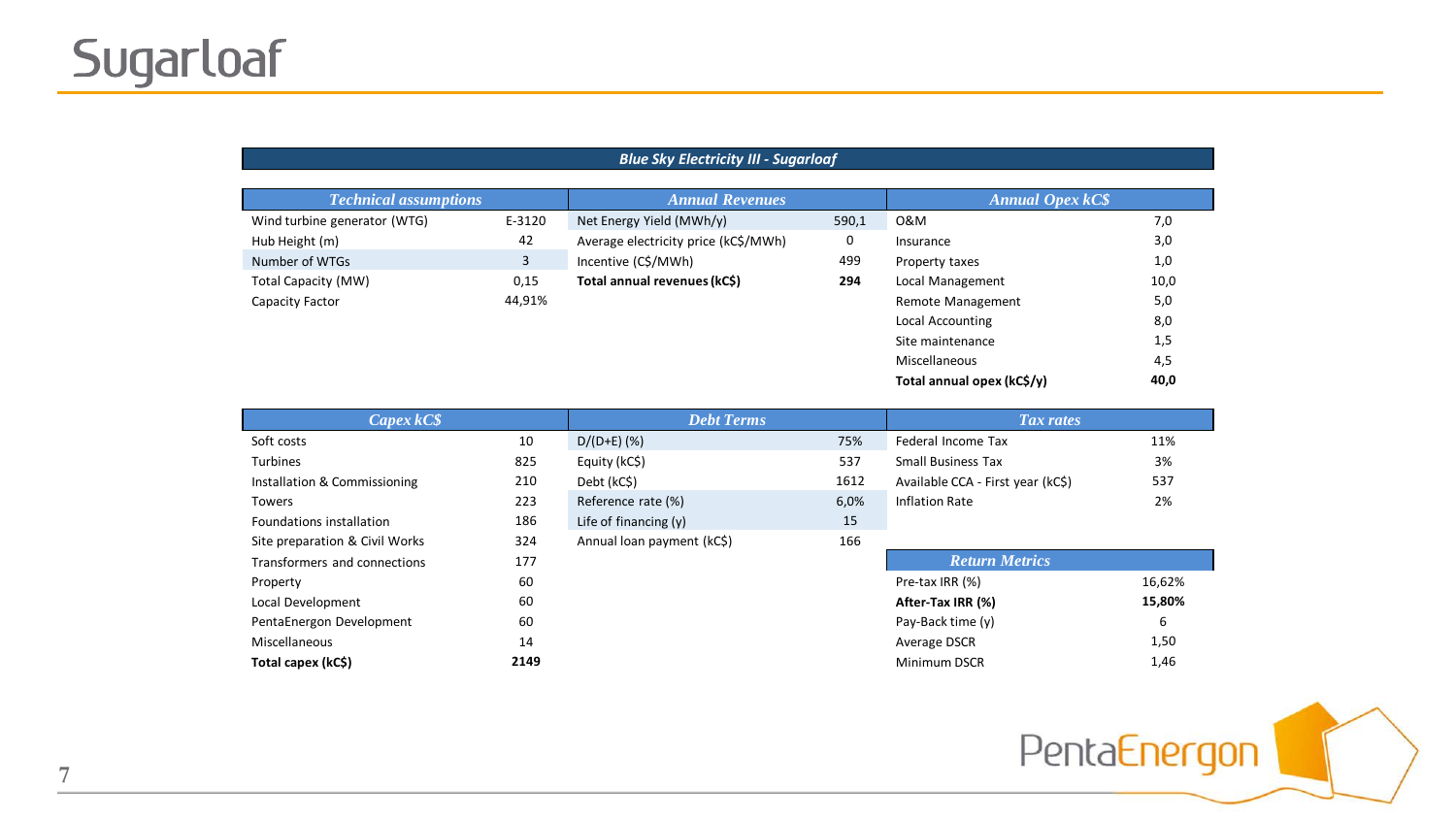## Shelburne





| Impianto              | 3x50 kW                                                         |
|-----------------------|-----------------------------------------------------------------|
| Cooperativa           | <b>Blue Sky Electricity III</b>                                 |
| Compagine sociale     | 10% Crannog Developments<br>10% Local equity<br>80% Canadenergy |
| Stato opzione terreno | Da opzionare                                                    |
| Stato autorizzazioni  | Da richiedere                                                   |
| Stato finanziamento   | Da richiedere                                                   |
| Costo terreno         | 85 kC\$                                                         |
| Lunghezza strada      | 300 m                                                           |
| Costo strada          | 30 kC\$                                                         |
| Lunghezza linea el.   | 300 m                                                           |
| Costo linea elettrica | 26 kC\$                                                         |
| Investimento totale   | 1756 kC\$                                                       |
| <b>IRR</b> atteso     | 15,4%                                                           |